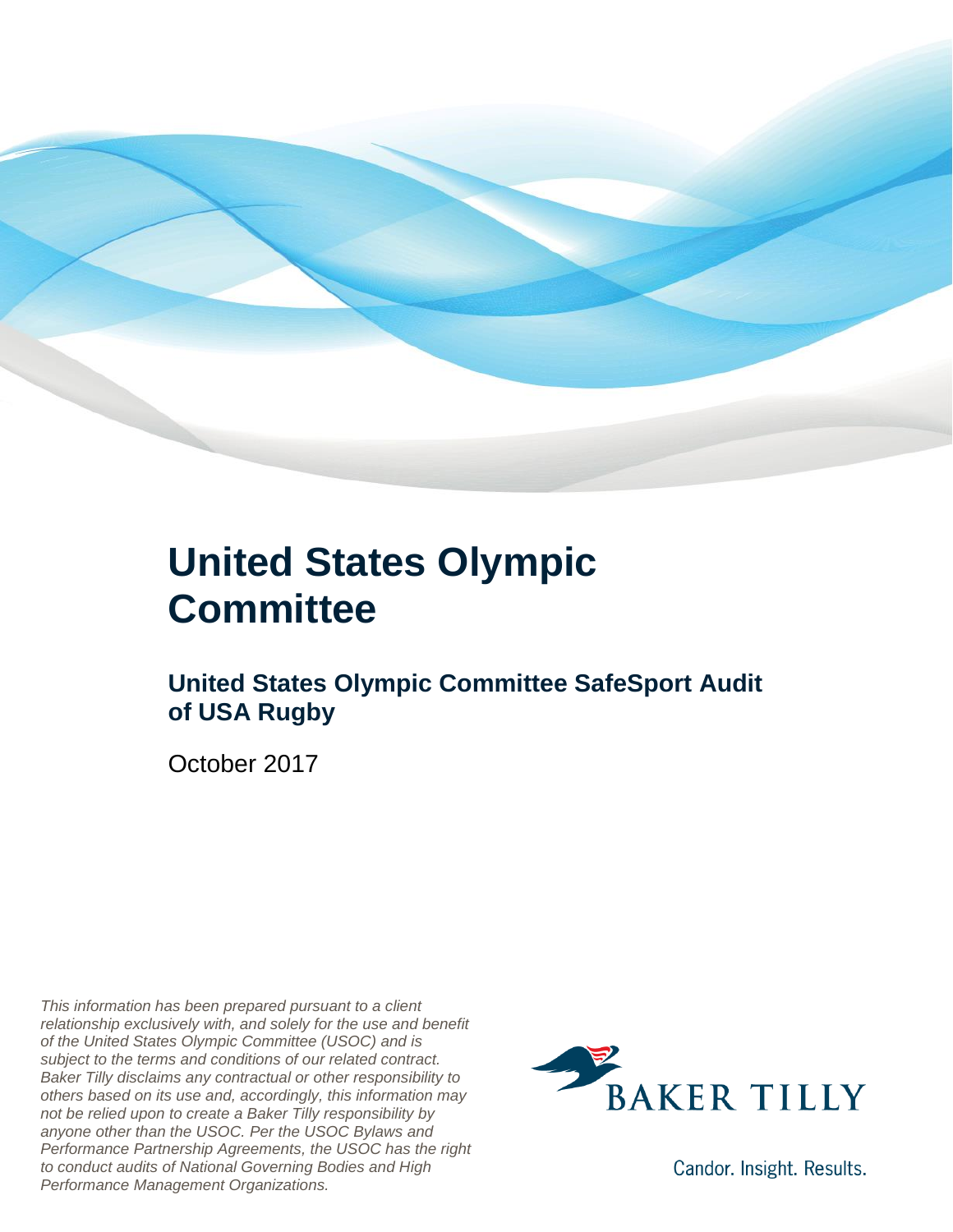

| UNITED STATES OLYMPIC COMMITTEE SAFESPORT AUDIT OF USA |  |
|--------------------------------------------------------|--|
|                                                        |  |
|                                                        |  |
|                                                        |  |
|                                                        |  |
|                                                        |  |
|                                                        |  |
|                                                        |  |
|                                                        |  |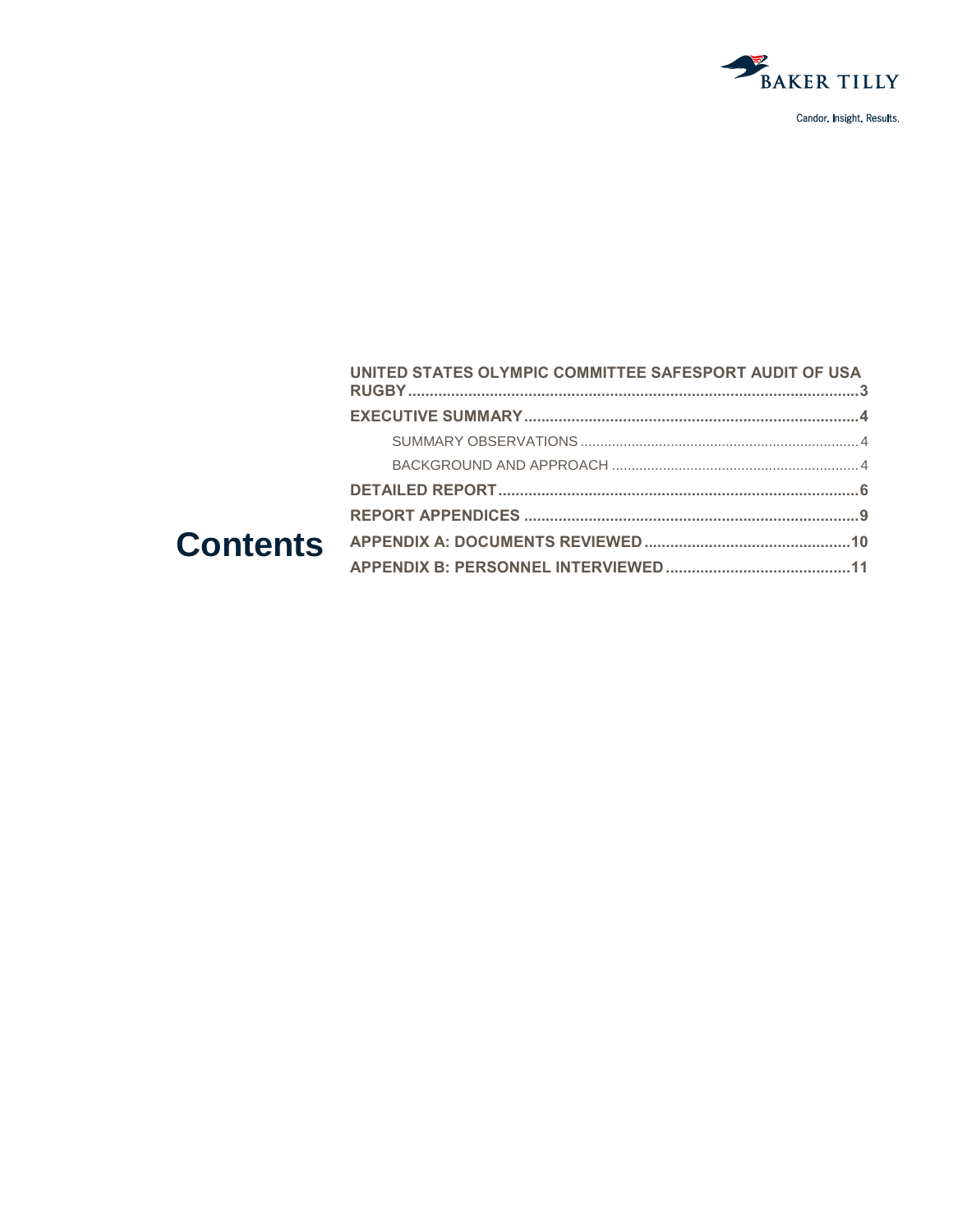

 $\overline{a}$ 

United States Olympic Committee USOC SafeSport Audit of USA Rugby

## <span id="page-2-0"></span>**United States Olympic Committee SafeSport Audit of USA Rugby<sup>1</sup>**

<sup>1</sup> To consider the report in its entirety, please refer also to the detailed management response that will appear here [\[Governance Documents\]](https://www.teamusa.org/Footer/Legal/Governance-Documents) within 90 days of the date of this report.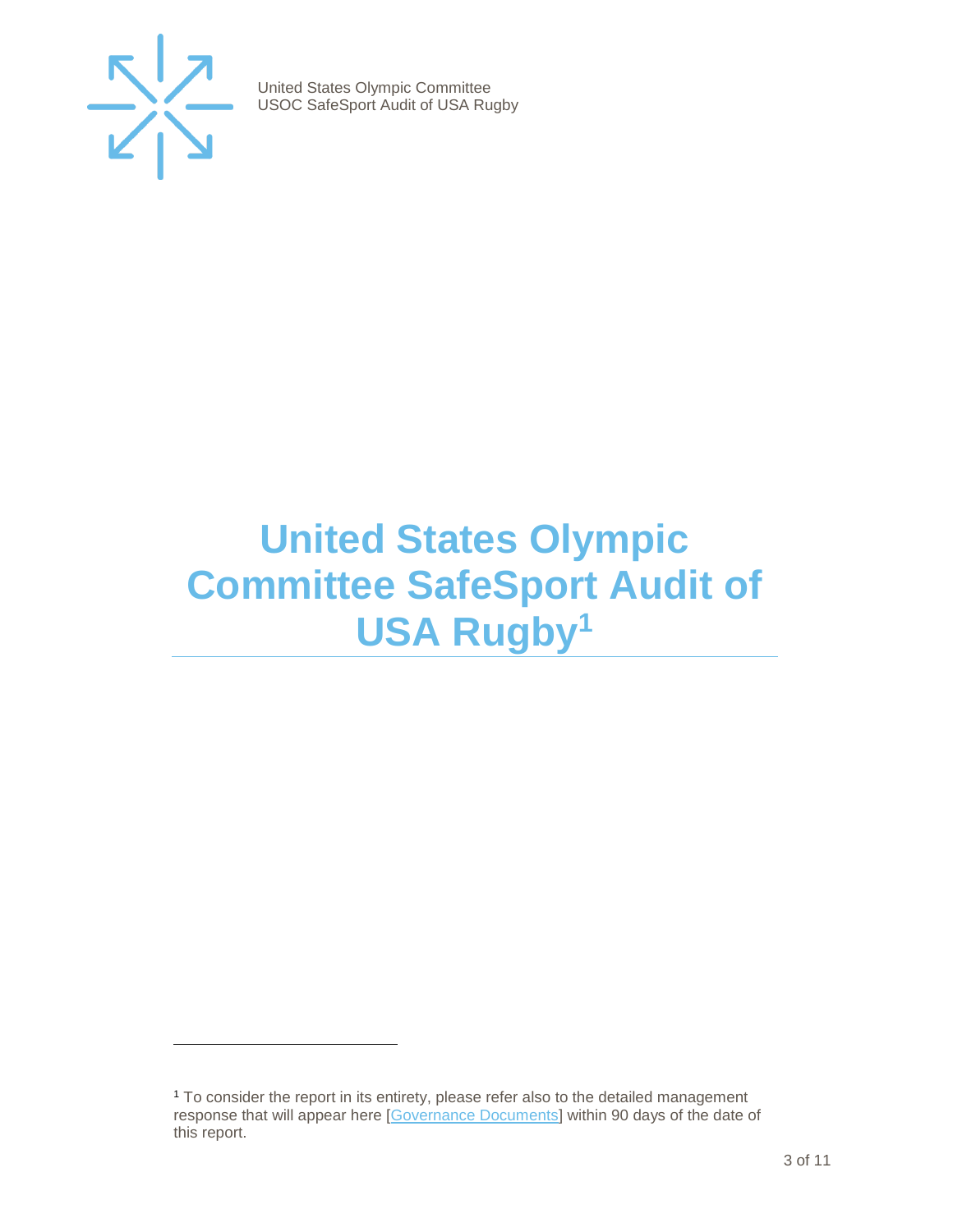

# **Executive Summary**

#### <span id="page-3-1"></span><span id="page-3-0"></span>**Summary Observations**

It shall be the policy of the United States Olympic Committee (USOC) that each National Governing Body (NGBs) adopt a Minimum Standards Policy for Athlete Safety Programs (Athlete Safety Standards) by December 31, 2013<sup>2</sup>.

We noted the following opportunities to enhance the design of USA Rugby's compliance with the Athlete Safety Standards:

- **Athlete Safety Standards - Criminal Background Checks and Education and Training Testing** - Requiring criminal background checks and education and training is not consistently enforced by USA Rugby. The following exceptions were identified during our testing:
	- Two individuals selected for testing (20% of the selected individuals) did not complete education and training requirements during the testing period (i.e., May 1, 2016 through April 30, 2017).
	- The education and training requirements evidence provided for eight of the individuals selected for testing (80% of the selected individuals) did not include completion dates; thus, we could not verify the education and training requirements were completed during the testing period (i.e., May 1, 2016 through April 30, 2017).
- **Athlete Safety Standards - Application of the SafeSport Policy (Minors)** - USA Rugby's policy states, "It is the policy of USA Rugby that before having contact with youth participants those participants who (1) have direct contact with or supervision over minor participants; (2) are responsible for enforcing child abuse and misconduct policies; or (3) are in managerial or supervisory roles of a USA Rugby program, shall complete appropriate training about child physical and sexual abuse and other types of misconduct". USA Rugby's application of this policy is inconsistent with the requirements listed in the Athlete Safety Standards and may be focused too narrowly on minors. The Athlete Safety Standards do not limit these activities to include only minors.

#### <span id="page-3-2"></span>**Background and Approach**

 $\overline{a}$ 

USOC engaged Baker Tilly Virchow Krause (Baker Tilly), to assist the USOC in the completion of SafeSport audits, to assess compliance with SafeSport policies and procedures at the USOC and all of its NGBs and High Performance Management Organizations (HPMOs).

Baker Tilly performed a review of USA Rugby to evaluate compliance with the Athlete Safety Standards. The following activities were performed for this review of USA Rugby:

<sup>&</sup>lt;sup>2</sup> Effective June 20, 2017 the USOC replaced the Athlete Safety Standards with the NGB Athlete Safety Policy. Due to the timing of this audit, fieldwork was performed in accordance with the Athlete Safety Standards.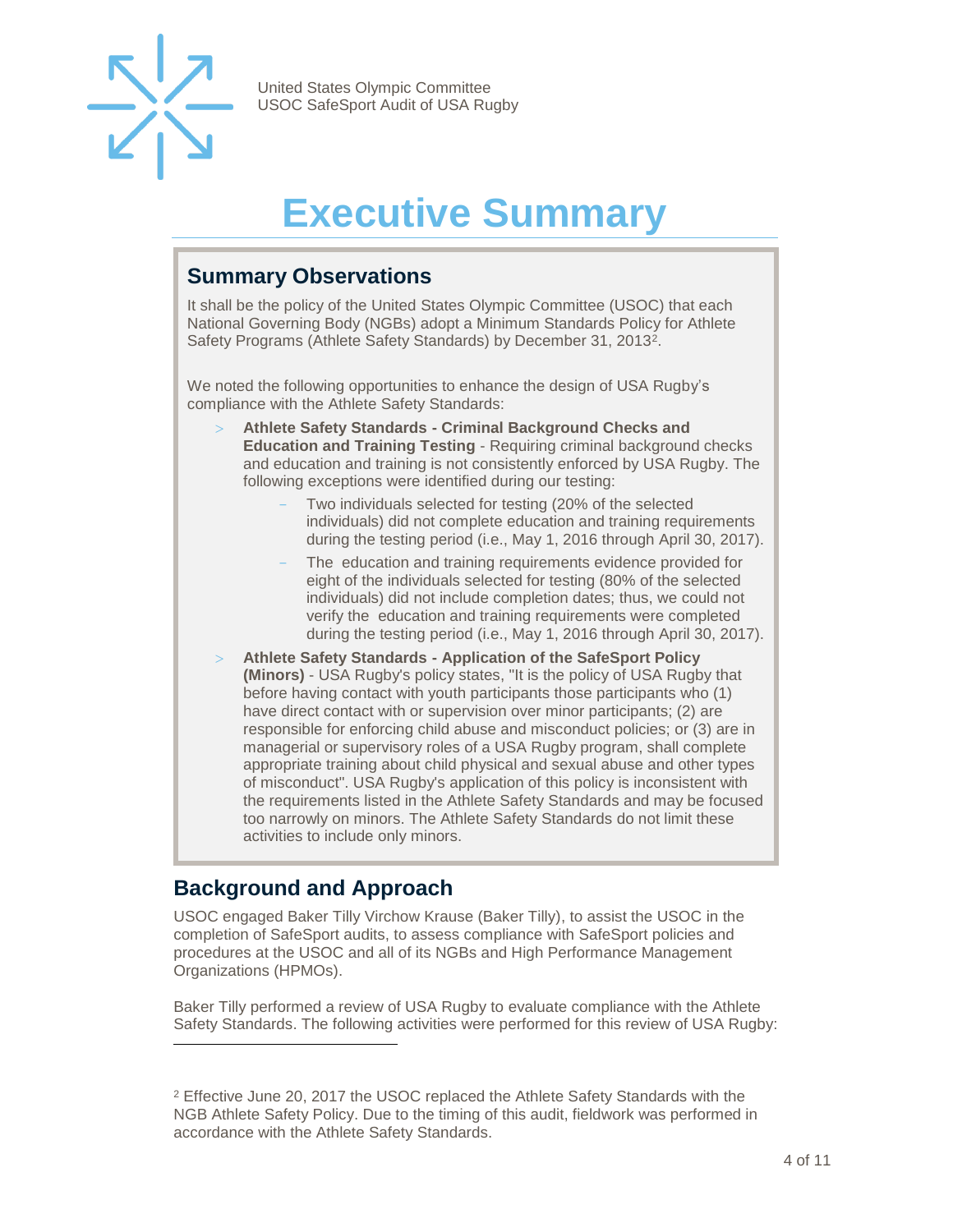

- Developed and executed an audit program that included:
	- Holding a virtual entrance meeting to discuss and document USA Rugby's SafeSport program and processes.
	- Selecting a sample of 10 from the required individuals to ensure a background check was performed and education and training was completed. See **Appendix A** for a list of documents reviewed.
	- Reviewing USA Rugby's athlete safety policy and determining whether the following was addressed:
		- Required misconduct is prohibited and defined;
		- Reporting procedures are documented; and
		- The grievance process is documented and complies with Athlete Safety Standards.
	- Identifying which individuals are required to undergo a criminal background check and complete education and training.
- Conducted a virtual exit meeting, if requested, following delivery of the draft report, to discuss audit findings and recommendation(s) with USA Rugby. See **Appendix B** for a list of individuals interviewed.
- $>$  Identified specific observations and recommendations regarding opportunities to enhance compliance with Athlete Safety Standards. Observations include the following attributes: criteria, condition, cause, effect and recommendation, as set out in the International Professional Practices Framework (IPPF) Standards and Practice Advisory 2410-1.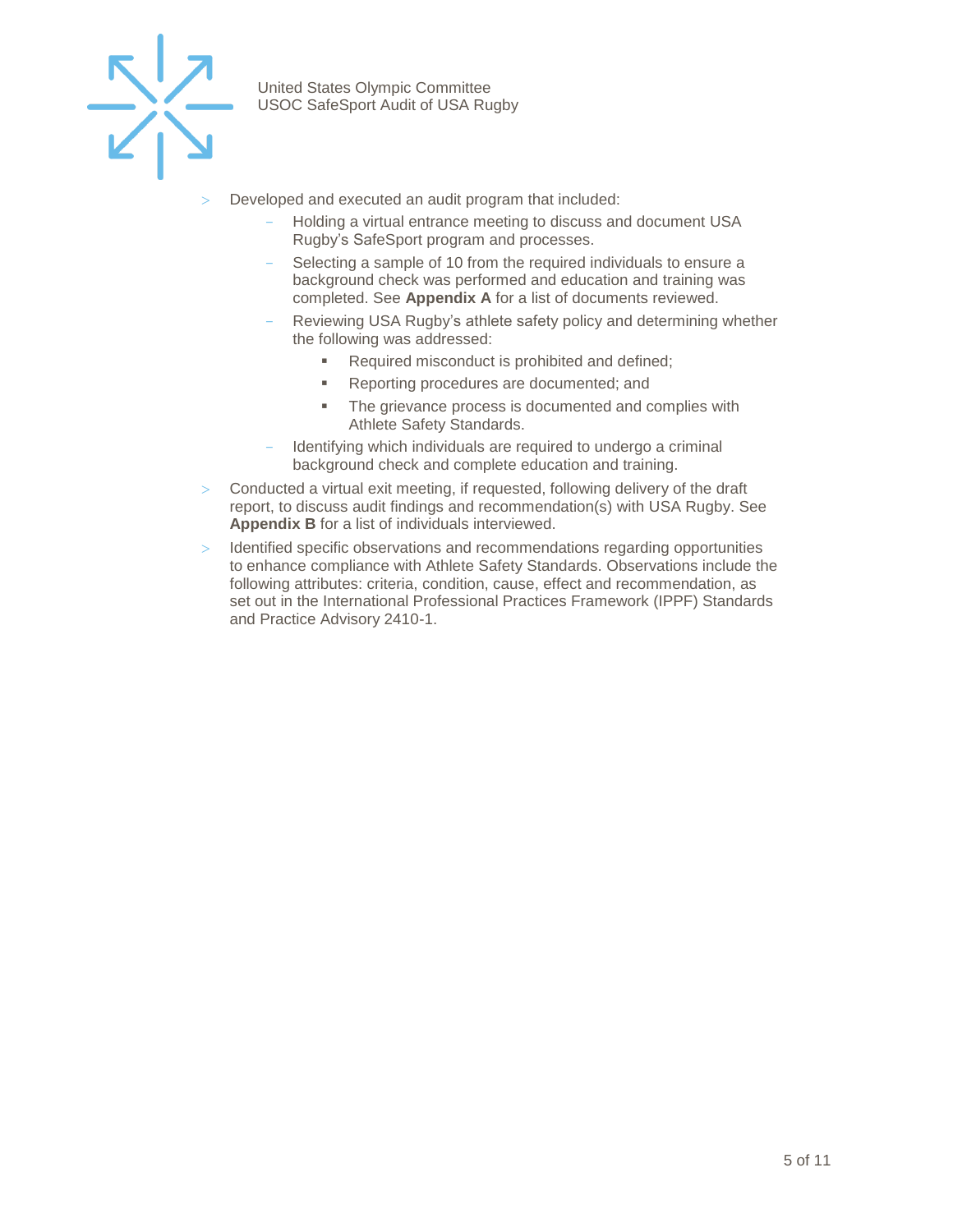

## **Detailed Report**

<span id="page-5-0"></span>The tables below represent opportunities to enhance the design and effectiveness of USA Rugby's compliance with the Athlete Safety Standards.

| 1. Athlete Safety Standards - Criminal Background Checks and Education and<br><b>Training Testing</b> |                                                                                                                                                                                                                                                                                                                                                                                                                                                                                                                                                                                                                                                                                                                                                                                                                                              |  |
|-------------------------------------------------------------------------------------------------------|----------------------------------------------------------------------------------------------------------------------------------------------------------------------------------------------------------------------------------------------------------------------------------------------------------------------------------------------------------------------------------------------------------------------------------------------------------------------------------------------------------------------------------------------------------------------------------------------------------------------------------------------------------------------------------------------------------------------------------------------------------------------------------------------------------------------------------------------|--|
| <b>Criteria</b>                                                                                       | The Athlete Safety Standards state each NGB/HPMO shall<br>require criminal background checks and education and<br>training for those individuals it formally authorizes, approves,<br>or appoints (a) to a position of authority over, or (b) to have<br>frequent contact with athletes.                                                                                                                                                                                                                                                                                                                                                                                                                                                                                                                                                     |  |
| <b>Condition</b>                                                                                      | Requiring criminal background checks and education and<br>training is not consistently enforced by USA Rugby. The<br>following exceptions were identified during our testing:<br>1. Two individuals selected for testing (20% of the selected<br>individuals) did not complete education and training<br>requirements during the testing period (i.e., May 1, 2016<br>through April 30, 2017).<br>2. The education and training requirements evidence<br>provided for eight of the individuals selected for testing (80%<br>of the selected individuals) did not include completion dates;<br>thus, we could not verify the education and training<br>requirements were completed during the testing period (i.e.,<br>May 1, 2016 through April 30, 2017).                                                                                   |  |
| Cause                                                                                                 | USA Rugby may not be consistently tracking and monitoring<br>compliance with the criminal background checks and<br>education and training requirements of the Athlete Safety<br>Standards.                                                                                                                                                                                                                                                                                                                                                                                                                                                                                                                                                                                                                                                   |  |
| <b>Effect</b>                                                                                         | Individuals the USA Rugby formally authorizes, approves or<br>appoints (a) to a position of authority over, or (b) to have<br>frequent contact with athletes may not be in compliance with<br>the USOC's SafeSport program because they have not<br>completed criminal background checks and/or education and<br>training prior to having contact with athletes. USA Rugby must<br>be in compliance with the USOC's Athlete Safety Standards<br>to be a member in good standing. Noncompliance with the<br>USOC's Athlete Safety Standards can result in disciplinary<br>action by the USOC including withdrawal of high performance<br>funding.<br>Also, athletes may have contact with individuals who are<br>unaware of SafeSport misconduct and the potential impact to<br>athletes' well-being and/or have contact with individuals who |  |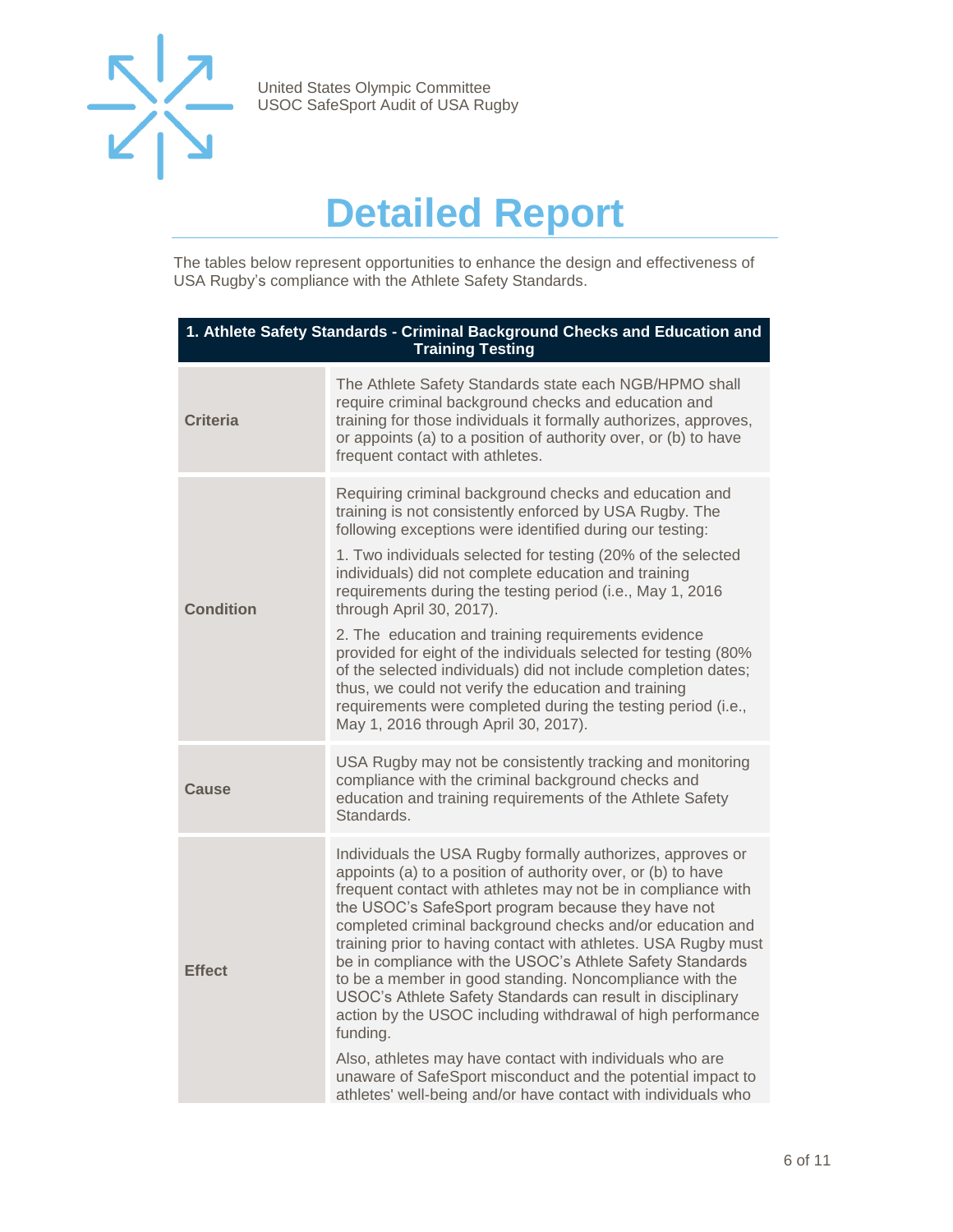

| 1. Athlete Safety Standards - Criminal Background Checks and Education and<br><b>Training Testing</b> |                                                                                                                                                                                                                                                                                                                                                                                                                                                                                                                                                                                                                                                                                                                                                                                                                                                                                                                            |  |
|-------------------------------------------------------------------------------------------------------|----------------------------------------------------------------------------------------------------------------------------------------------------------------------------------------------------------------------------------------------------------------------------------------------------------------------------------------------------------------------------------------------------------------------------------------------------------------------------------------------------------------------------------------------------------------------------------------------------------------------------------------------------------------------------------------------------------------------------------------------------------------------------------------------------------------------------------------------------------------------------------------------------------------------------|--|
|                                                                                                       | have a criminal history, which could put athletes at SafeSport-<br>related misconduct risk.                                                                                                                                                                                                                                                                                                                                                                                                                                                                                                                                                                                                                                                                                                                                                                                                                                |  |
| <b>Recommendation</b>                                                                                 | USA Rugby must require that individuals it formally<br>authorizes, approves, or appoints (a) to a position of authority<br>over, or (b) to have frequent contact with athletes complete<br>criminal background checks and education and training<br>requirements in a timely manner and before they have contact<br>with athletes to provide assurance that they are educated on<br>the requirements of the Athlete Safety Standards. USA Rugby<br>must consistently track and verify criminal background checks<br>and education and training requirements are met for all<br>required individuals. Compliance with these requirements<br>must be completed within 90 days of receipt of the final audit<br>report.<br>USA Rugby should review the testing results and require all<br>necessary individuals to complete the necessary<br>requirements (i.e., criminal background check and/or<br>education and training). |  |
| <b>Management</b><br>response                                                                         | We agree with the condition and recommendation and will<br>respond to the USOC with a detailed plan to ensure<br>compliance with the current NGB Athlete Safety Policy. Our<br>plan will be submitted to the USOC within the 90 day timeline<br>referenced above.                                                                                                                                                                                                                                                                                                                                                                                                                                                                                                                                                                                                                                                          |  |

| <b>Criteria</b>  | The Athlete Safety Standards state each NGB/HPMO shall<br>require criminal background checks and education and<br>training for those individuals it formally authorizes, approves,<br>or appoints (a) to a position of authority over, or (b) to have<br>frequent contact with athletes.                                                                                                                                                                                                     |
|------------------|----------------------------------------------------------------------------------------------------------------------------------------------------------------------------------------------------------------------------------------------------------------------------------------------------------------------------------------------------------------------------------------------------------------------------------------------------------------------------------------------|
| <b>Condition</b> | USA Rugby's policy states, "It is the policy of USA Rugby that<br>before having contact with youth participants those<br>participants who (1) have direct contact with or supervision<br>over minor participants; (2) are responsible for enforcing child<br>abuse and misconduct policies; or (3) are in managerial or<br>supervisory roles of a USA Rugby program, shall complete<br>المستحدا والمحاديد والمساويات المستقيد والمراو الأوامر المحدولين والمراوية والمعاونة والمستورة ومستحد |

**2. Athlete Safety Standards - Application of the SafeSport Policy (Minors)**

|     | <u><i><u>over minor</u></i> participanto, (2) are reoponsione for emploing orina</u> |
|-----|--------------------------------------------------------------------------------------|
|     | abuse and misconduct policies; or (3) are in managerial or                           |
| ion | supervisory roles of a USA Rugby program, shall complete                             |
|     | appropriate training about child physical and sexual abuse                           |
|     | and other types of misconduct". USA Rugby's application of                           |
|     | this policy is inconsistent with the requirements listed in the                      |
|     | Athlete Safety Standards and may be focused too narrowly on                          |
|     | minors. The Athlete Safety Standards do not limit these                              |
|     | activities to include only minors.                                                   |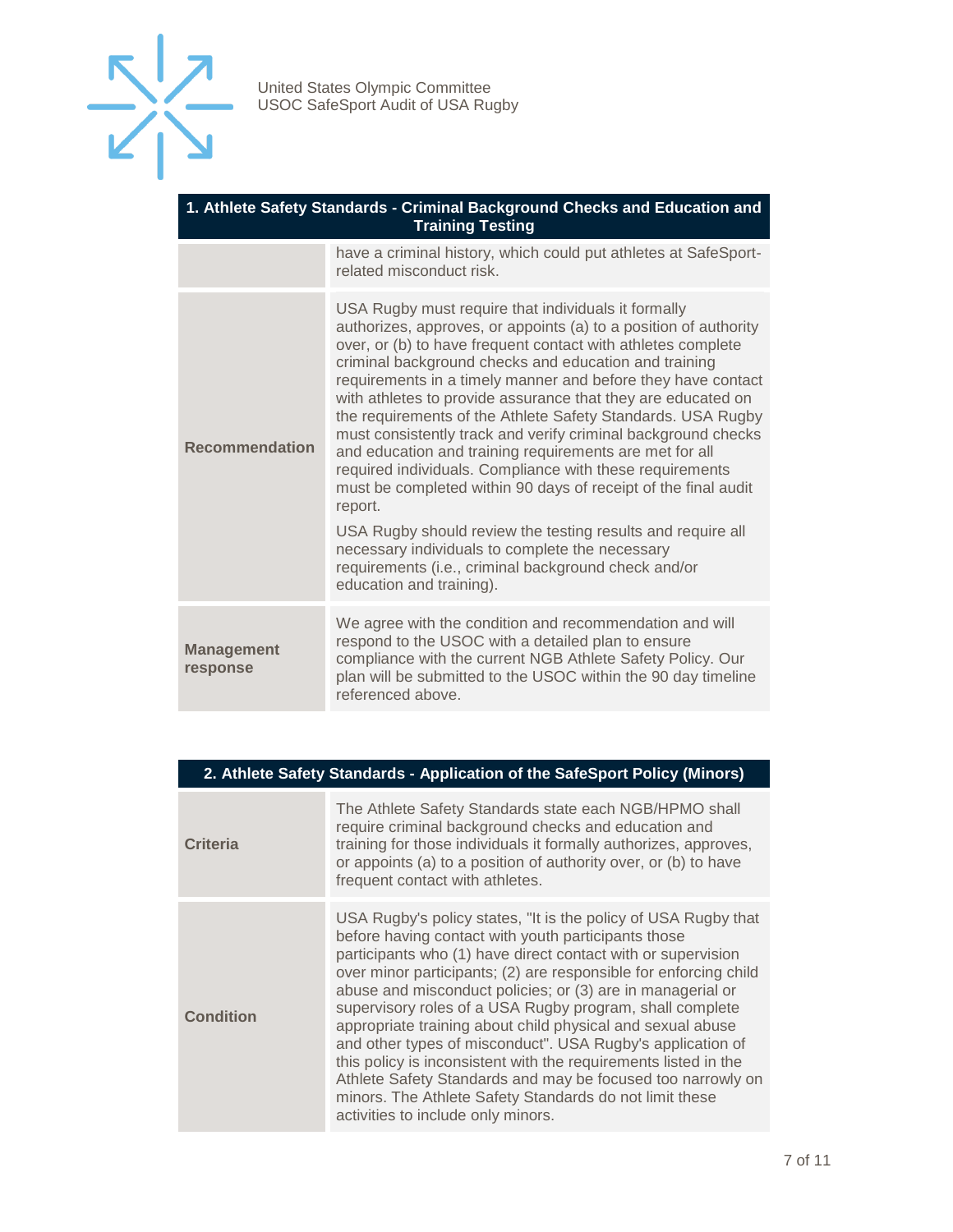

|  | 2. Athlete Safety Standards - Application of the SafeSport Policy (Minors) |  |
|--|----------------------------------------------------------------------------|--|
|  |                                                                            |  |

| Cause                         | USA Rugby may not have updated its SafeSport-related<br>documentation and administrative materials to align with<br>requirements in the Athlete Safety Standards.                                                                                                                                                                                                                                                                                                                                                                                              |
|-------------------------------|----------------------------------------------------------------------------------------------------------------------------------------------------------------------------------------------------------------------------------------------------------------------------------------------------------------------------------------------------------------------------------------------------------------------------------------------------------------------------------------------------------------------------------------------------------------|
| <b>Effect</b>                 | USA Rugby may not be in compliance with the Athlete Safety<br>Standards. USA Rugby must be in compliance with the<br>Athlete Safety Standards to be a member in good standing.<br>Noncompliance with the Athlete Safety Standards can result<br>in disciplinary action by the USOC including withdrawal of<br>high performance funding.                                                                                                                                                                                                                        |
|                               | Additionally, stakeholders (e.g., coaches, staff, officials,<br>volunteers, etc.) may not know that criminal background<br>checks and education and training requirements apply to<br>them or be informed of SafeSport initiatives and the related<br>misconduct areas. Also, athletes may have contact with<br>individuals who are unaware of SafeSport misconduct and the<br>potential impact to athletes' well-being and/or have contact<br>with individuals who have a criminal history, which could put<br>athletes at SafeSport-related misconduct risk. |
| <b>Recommendation</b>         | USA Rugby must require that individuals it formally<br>authorizes, approves, or appoints (a) to a position of authority<br>over, or (b) to have frequent contact with athletes complete<br>criminal background checks and education and training<br>requirements in a timely manner and before they have contact<br>with athletes to provide assurance that they are educated on<br>the requirements of the Athlete Safety Standards. Compliance<br>with these requirements must be completed within 90 days of<br>receipt of the final audit report.          |
| <b>Management</b><br>response | We agree with the condition and recommendation and will<br>respond to the USOC with a detailed plan to ensure<br>compliance with the current NGB Athlete Safety Policy. Our<br>plan will be submitted to the USOC within the 90 day timeline<br>referenced above.                                                                                                                                                                                                                                                                                              |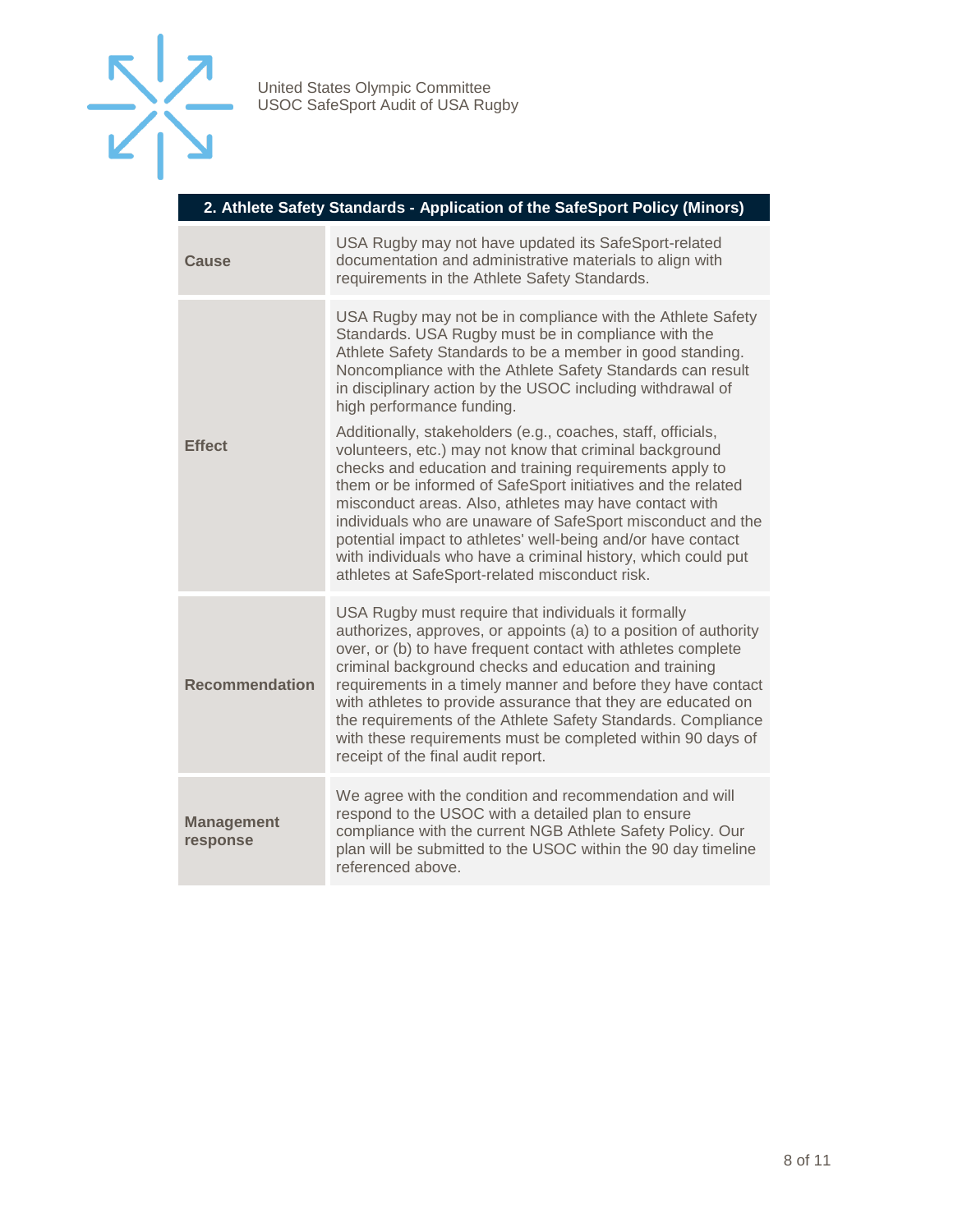

# <span id="page-8-0"></span>**Report Appendices**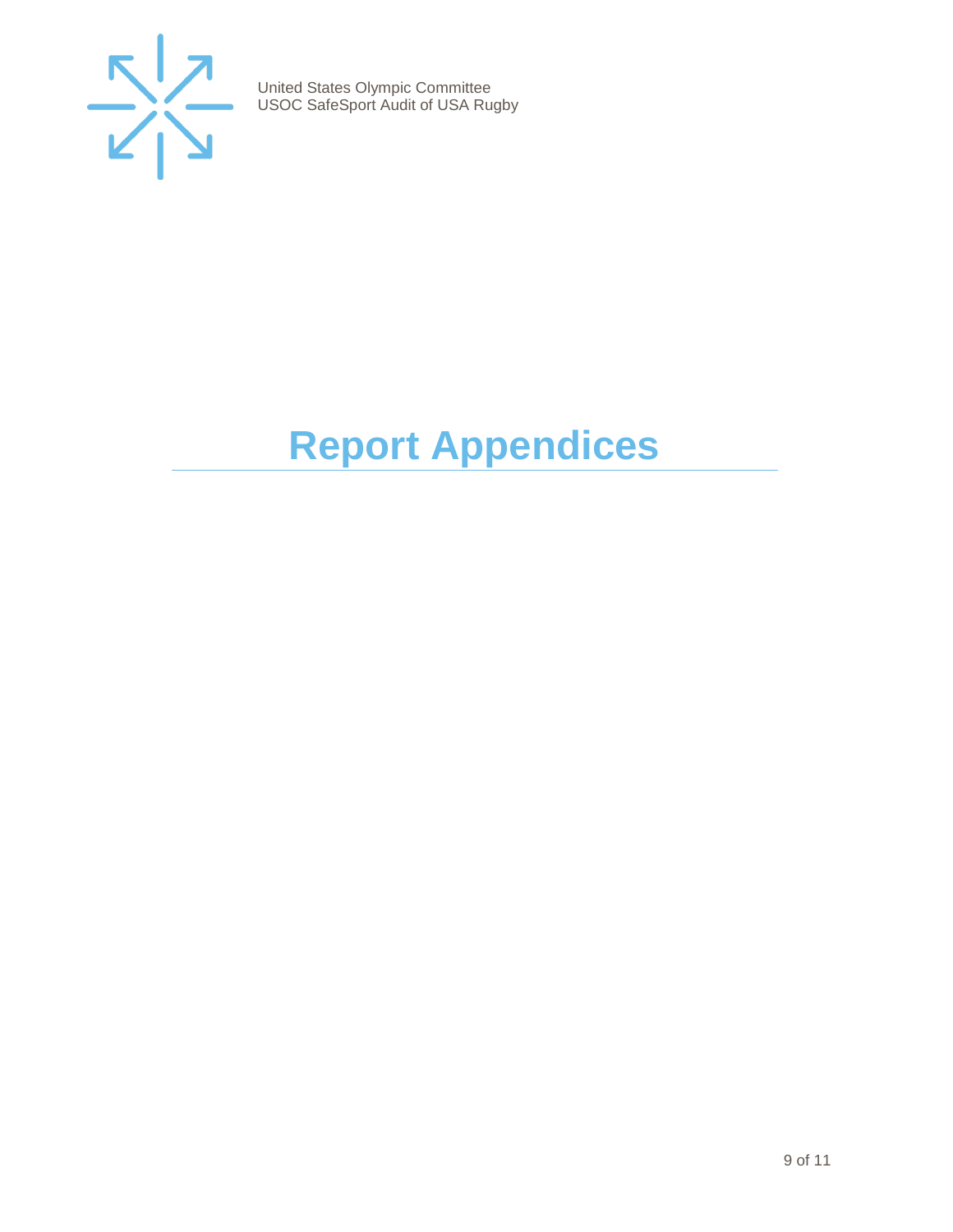

### <span id="page-9-0"></span>**Appendix A: Documents Reviewed**

We reviewed the following documents:

- > Athlete Safety Standards Program Questionnaire
- > Population listing of "required individuals" (i.e., covered individuals required to undergo background check and training)
- > Amended and Restated Bylaws of USA Rugby Football Union, Ltd.,
- > USA Rugby SafeSport Program Handbook